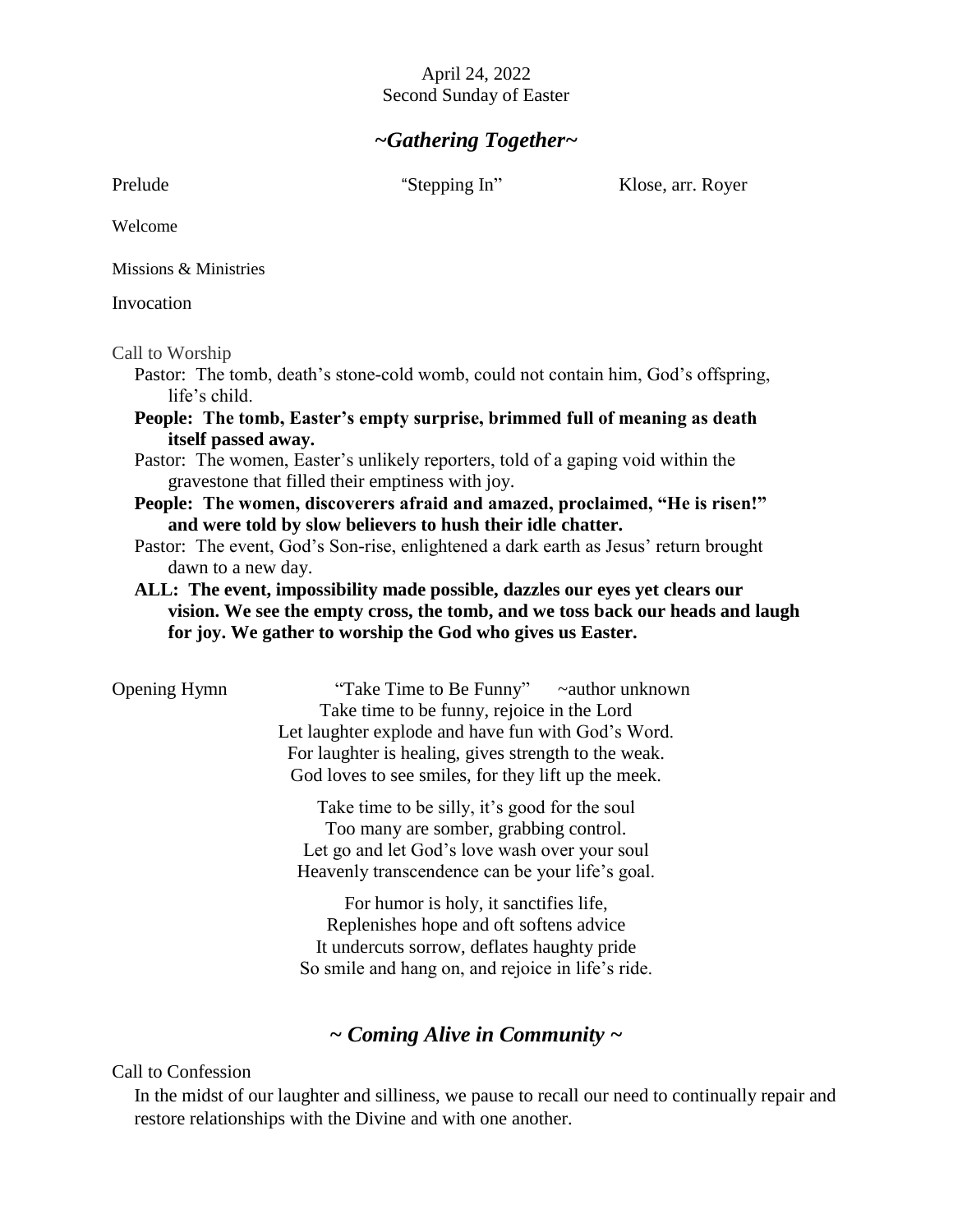Prayer of Confession

**Spirit of Divine Oneness, we come to you this morning aware of our shortcomings in all of our relationships. We have not loved you with all our heart, mind, and strength. We have not loved our neighbors as ourselves. Often we do not even love ourselves. Forgive us and restore us to right relationship by your mercy and steadfast love. Amen.**

*Silence for Prayer and Reflection*

Assurance of Forgiveness

The joy of the Lord is our strength. Hear the good news: In Jesus Christ our sins are forgiven and our relationships are restored. We are set free!

Special Music

## *~ We Hear God's Word ~*

Scripture Lessons The Reading of Psalm 150 Barbara Brown

Offering our Gifts - Thank you for your faithful support of Shenkel's ongoing ministries *The Pottstown Cluster - The Cluster's current programs provide food security, clothing and household assistance, supportive services and referrals, case management and housing stability and an opportunity for individuals living in poverty to participate in an education and support program.*

Offering Response "Halle, Halle, Halleluja" NCH # 236 Halle, halle, hallelujah. Halle, halle, hallelujah. Halle, halle, hallelujah. Halle, halle, hallelujah.

Prayer of Dedication

The Old Testament Reading: Numbers 22:21-35 Barbara Brown The Gospel: John 20:19-31 The Word of God for the people of God. **Thanks be to God.**

Sermon Rev. Suzanne M. Spaulding

Hymn for Reflection "Christ is Risen" Tune: Oh Susanna When Mary went to check the grave she saw Jesus wasn't there. She thought they stole his body and she gave into despair. But then she met the angel who started to explain, She jumped with joy & clapped her hands when Jesus called her name.

> *Chorus:* Christ is Risen! He's risen from the grave! Alleluia, love victor-i-ous he died for us to save.

Thomas had his doubts; he wasn't sure this could be true. When Jesus showed his scar Tom said, "Oh Lord it's really you!" (chorus)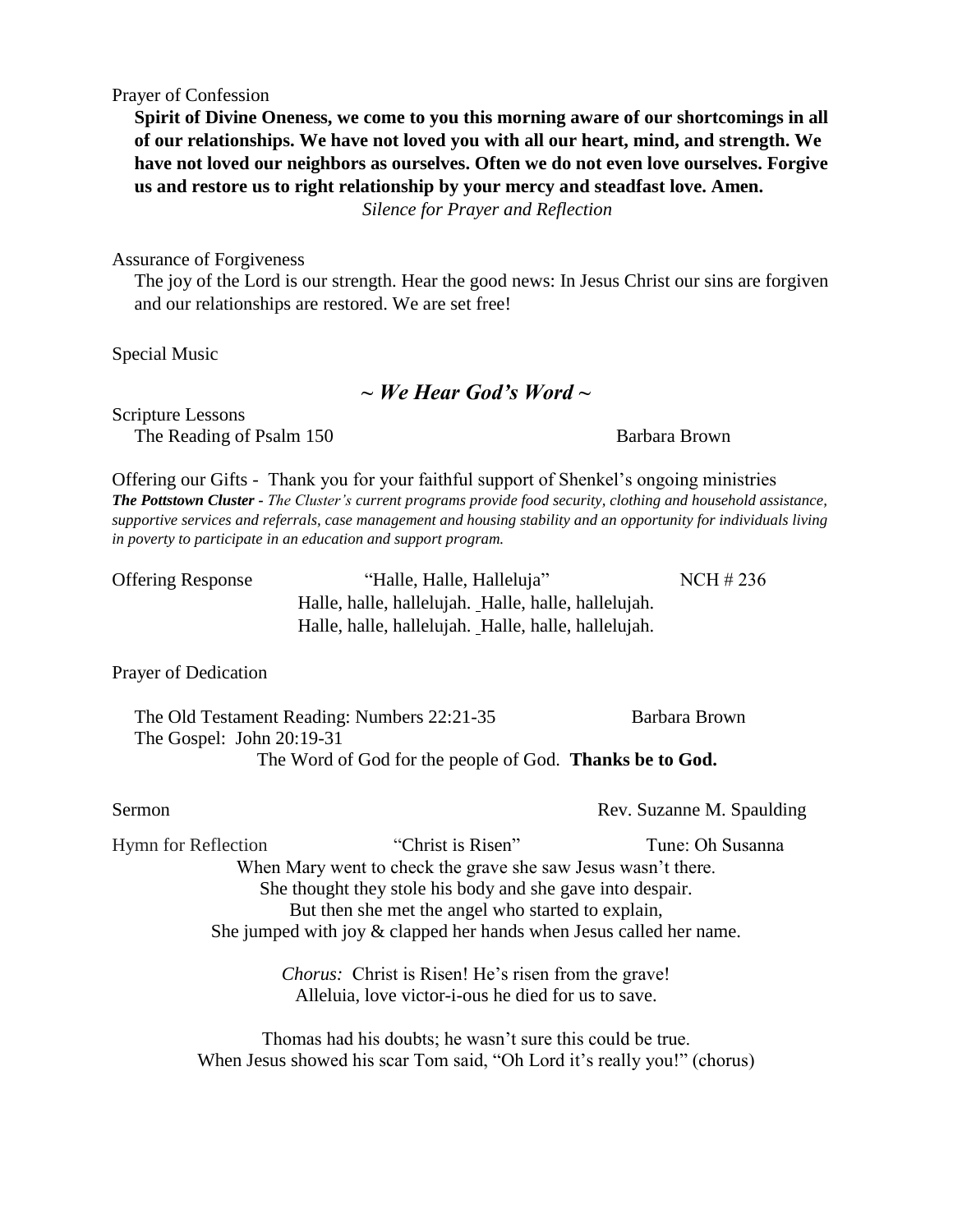### *~ Sharing Blessings With Others ~*

Prayers of the People

The Prayer of Our Savior

Minister: Let us pray as Christ our Savior has taught us.

**All: Our Father, who art in heaven, hallowed be thy name. Thy Kingdom come. Thy will be done on earth as it is in heaven. Give us this day our daily bread. And forgive us our sins, as we forgive those who sin against us. And lead us not into temptation, but deliver us from evil. For thine is the kingdom and the power and the glory, forever. Amen.**

| Sending Hymn | "Joyful, Joyful, We Adore You" | NCH#4 |
|--------------|--------------------------------|-------|
|              |                                |       |

Closing Prayer

Holy One, we celebrate that where people are gathered together in love:

**You are present and good things happen and life is full.**

We celebrate that we are immersed in your mystery our lives are more than they seem:

**We belong to each other and to a universe of great creative energies, whose source and destiny is you, our God.**

We celebrate that your spirit beat in the heart of Jesus of Nazareth:

**The good news of your healing, embracing and liberating love was heard by the broken, the lonely and all bound by life's sorrows and struggles.**

We celebrate that the spirit of peace and hope is present with us and through us:

**In our struggle to love we incarnate your holy presence in our world.**

And so, aware of the hurts and longings all of us carry, the awe and wonder that is around us, and the gifts of faith and this community of faith:

**We pause and we become ever aware of the sacredness of our lives.**

In that awareness may we act and speak and live. May it be so...

 $\sim$  adapted from worship resources by Rex Hunt (Uniting Church of Australia)

**Benediction** 

Postlude **The Contract of Contract Contract Contract Contract Contract Contract Contract Contract Contract Contract Contract Contract Contract Contract Contract Contract Contract Contract Contract Contract Contract Contrac** 

#### *Announcements*

#### **The Prayer Community asks you to join with us this week in praying for:**

Sharon and John Sabo Kaleena Sweinhart Betty Bortz Brooke Miller Freda Wanner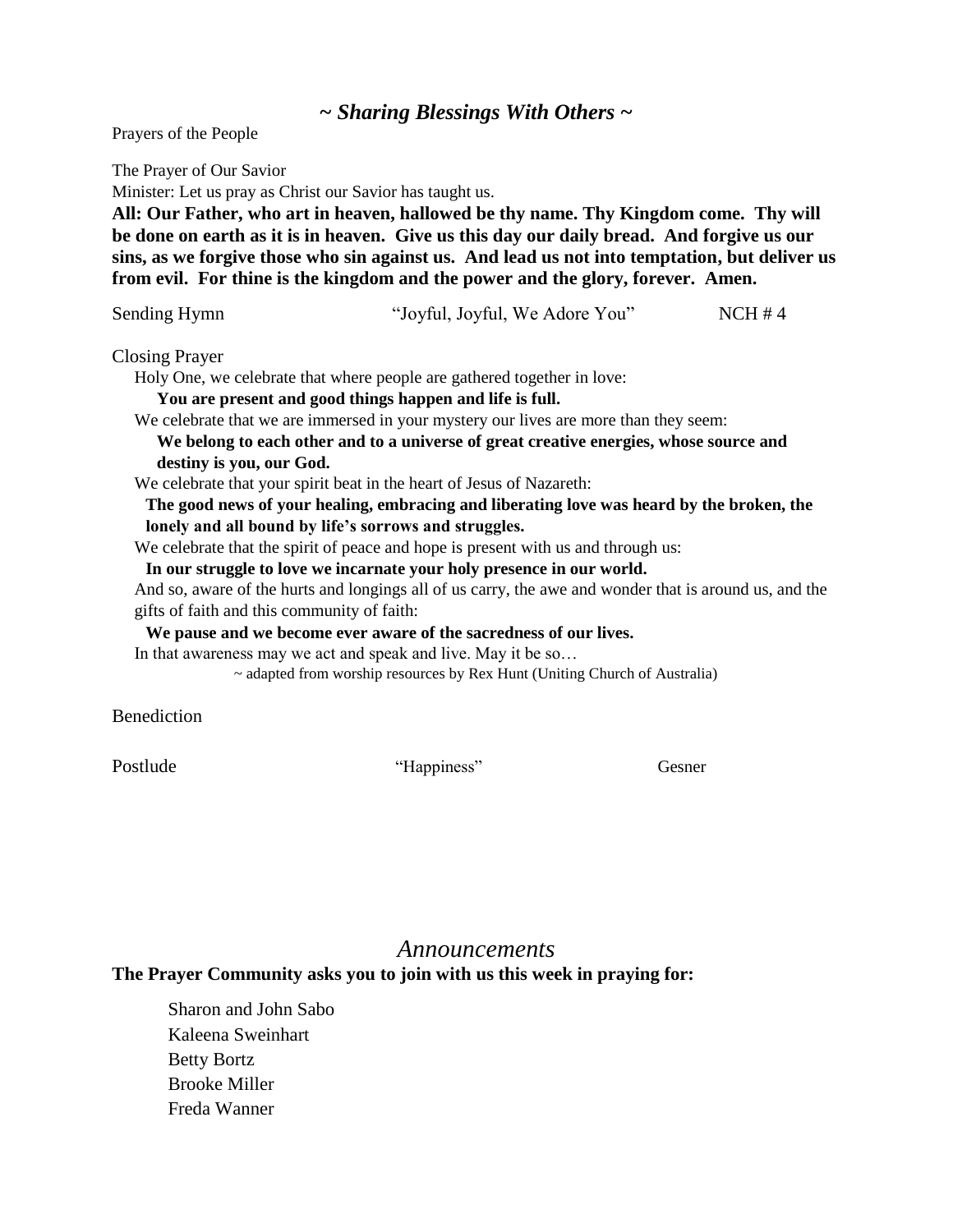# *~ This week at Shenkel UCC ~*

| Sun., 4/24 | $\sim$ Holy Humor Reflective Worship service at 8:30 am in sanctuary. |
|------------|-----------------------------------------------------------------------|
|            | $\sim$ Holy Humor Worship service in the sanctuary at 9:45 am         |
|            | $\sim$ Ursinus Association Spring Meeting 3 pm                        |

## *~Upcoming events at Shenkel UCC~*

| Sun., $5/1$  | $\sim$ Reflective Worship service at 8:30 am in sanctuary.          |
|--------------|---------------------------------------------------------------------|
|              | $\sim$ Worship service in the sanctuary at 9:45 am                  |
| Tues., $5/3$ | $\sim$ Pastor Suzanne at Clergy Convocation                         |
| Wed., 5/4    | $\sim$ Pastor Suzanne at Clergy Convocation                         |
| Thurs., 5/5  | $\sim$ Pastor Suzanne at Clergy Convocation<br>$\sim$ Office closed |
|              |                                                                     |

Scripture Readings for May 1:

Acts 1-20; Psalm 30; John 21:1-19

**Pottstown Cluster.** This month's items are adult lotion, deodorant, feminine tampons, laundry detergent. Please place your items in the bin marked for the Cluster. We will be collecting each week and items will change on a monthly basis. Items for next month will be dish soap, multi-purpose cleaners, toilet paper.

**Mid-day Dinner club** will be meeting at Douglassville Hotel on Tuesday, May 17 at noon. It is open to young-at-heart adults of any age who enjoy eating out and would like to get to know other Shenkel members a little better. If you are attending, please add your name and phone number on the sign up sheet no later than Sunday, May 15 so your reservation can be made on time or you may call Sharon Sabo at 610-326-1945 or let her know at the Sunday service if you are able to attend.

**A congregational meeting** will be held on May 1<sup>st</sup> after the early and late services for the election of members to Consistory and the Board of Christian Education. You will be able to vote in person or by proxy for that meeting.

**Annual Pottstown Crop Hunger Walk** is virtual/in person hybrid again this year and concludes April 30. Donation checks can be made payable to Pottstown Crop Hunger Walk and placed in Collection Plate. If you are making a monetary donation please give to Gloria Mest and you will be given a receipt. Thank you on behalf of the youth group.